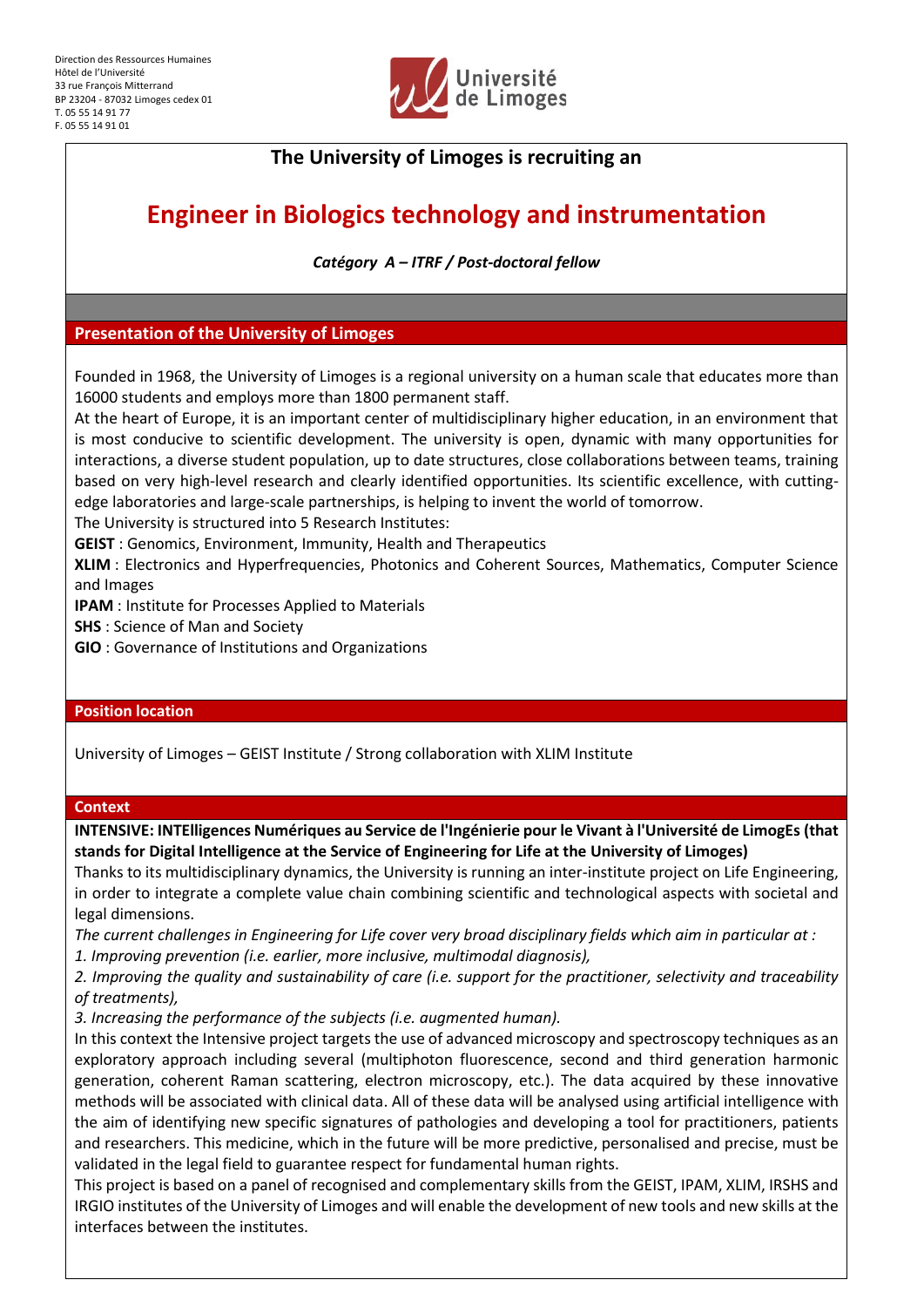

In the context of the Intensive project, the GEIST Institute provides different biological models in the connection with the skills of its laboratories: models of deposition diseases, various types cancer, neuropathies and bacterial biofilms.

The proof of concept will be carried out on one model, and then will be extended to other models, thus leading to a significant number of images to be acquired and volume of data to be managed. In addition, the heterogeneity of the models to be analyzed requires strong curiosity and scientific openmindedness on the part of the person who will be recruited, especially in order to compare the results from analyzes of the present study to the biological data of models.

Link to the Intensive project website :<https://unilim.fr/intensive/>

# **Missions**

In the context of the Intensive project, we are recruiting an engineer in charge of biological sample preparation and multimodal image acquisition. He/she will be attached to the GEIST Institute that unites all teams from the Biology and Health sector, and will collaborate closely with the XLIM Institute for imaging and artificial intelligence questions.

- 1- Preparation of samples:
	- Tissue sections (frozen or embedded in paraffin).
	- Histological staining,
	- Immunofluorescence
- 2- Multimodal image acquisitions :
	- Image acquisition with a confocal microscope equipped with a spectral detector, a CARS microscope or a multiphotonic microscope on samples processed by histological staining, immunofluorescence, or untreated
	- Image analysis , annotation and classification
- 3- Data management :
	- Management of an image bank
- 4- Additional responsibilities :
	- Gather and edit results
	- Analyze and interpret results
	- Write protocols
	- Manage laboratory notebook
	- Write short reports
	- Present results to biologists and non-specialists
	- Use software dedicated to image analysis
	- Technological and scientific monitoring
	- Enforce hygiene and safety instructions in the various laboratories